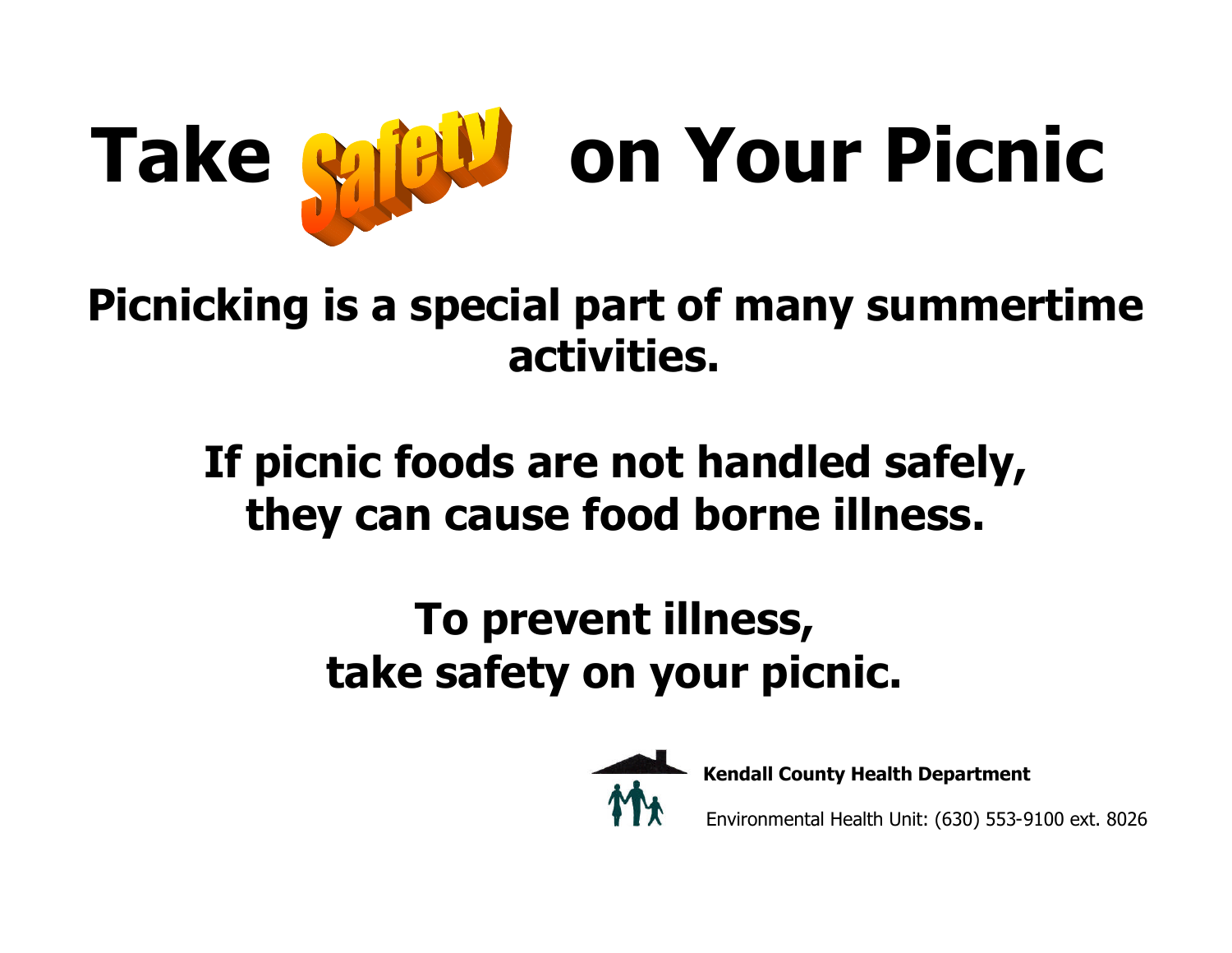#### **Three reasons why picnic foods**



# **can be hazardous**

**1** Food receives a lot of handling. Picnic foods -- such as potato or macaroni salads, sandwich fillings, hamburger patties and cut watermelon -- often receive a lot of handling during preparation. Handling increases the risk of contamination with harmful bacteria.

**2** Food is not cooled rapidly after cooking. Some common picnic foods require precooking and are prepared in large quantities. Cooked foods must be rapidly cooled by putting in shallow pans and refrigerating immediately after cooking so harmful bacteria does not grow. Warm temperatures promote bacterial growth.

**3** Equipment to keep hot food hot and cold food cold is usually not used and food sits out for long periods of time. Warm temperatures support the growth of harmful bacteria. The longer food is at warm temperatures, the more likely food borne illness will result.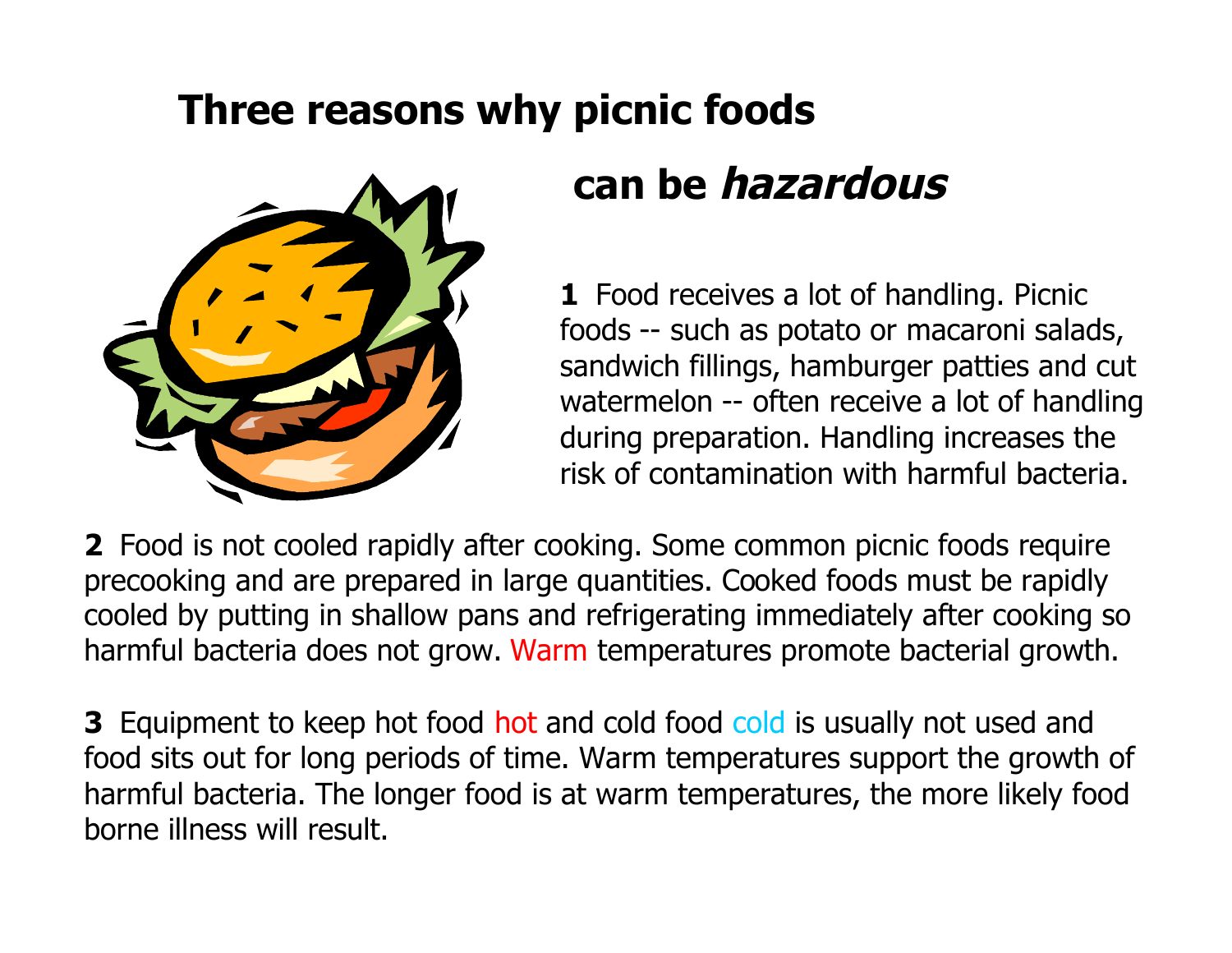

# **Keeping picnic food SAFE**

**Wash hands before handling food and use clean utensils and containers.** Dirty hands, utensils, containers and any work surfaces can contaminate food with harmful bacteria and viruses.

**Do not prepare foods more than one day before your picnic unless it is to be frozen.** Cooking foods in advance allows for more opportunities for bacteria to grow. Cooked foods need to be rapidly cooled in shallow pans. Spread the food out in as many pans as is needed so that food is no more than two inches deep. Over 67% of reported cases of foodborne illness are due to improper cooling. Frozen foods can be used if thawed in the refrigerator.

**Mayonnaise-based foods need to be kept cold. Mayonnaise alone is too acidic for bacteria to grow in it.** However, when mayonnaise is mixed with other foods, (particularly those that have been handled a lot and/or are protein foods), bacteria can grow if this mixture is kept too warm.

**Cut melons need to be kept cold.** Many people do not realize that melons, such as watermelons and cantaloupe, can cause food borne illness. Bacteria, such as Salmonella and Shigella (common causes of foodborne illness), are often present on the rind. Therefore, wash melons thoroughly before cutting then promptly refrigerate cut pieces. Melons, unlike most other fruits, are not acidic and so can support the growth of harmful bacteria.

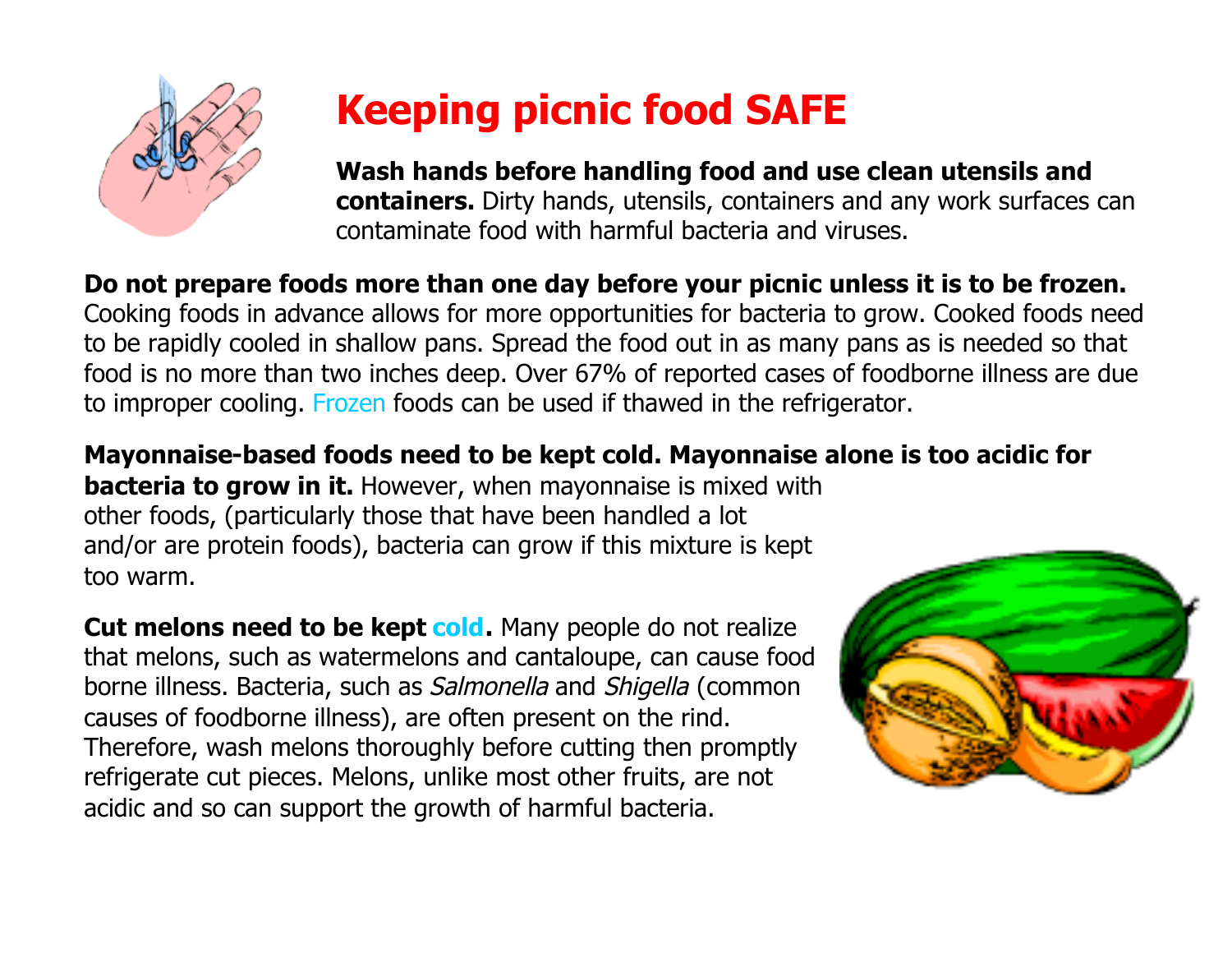### **Packing for safety**

**Keep cold food cold.** Keep cold food at 41oF or colder to prevent bacterial growth. To do so, pack cold foods in a sturdy, insulated cooler with plenty of ice or frozen gel packs. Freeze your own blocks of ice in plastic containers for use in the cooler. Put cold foods in water-proof containers or wrap in plastic wrap or aluminum foil and completely immerse in the ice inside the cooler. If using frozen gel packs place them between packages of food. Never just set containers of food on top of ice.



The trunk of your car can reach temperatures of 150oF so it is best to transport coolers in the passenger area of the car. When you arrive at the picnic site, put a blanket over the cooler and place it in the shade to maintain cold temperatures.



**Keep hot food hot.** Keep hot foods at 135oF or hotter to prevent the growth of harmful bacteria. Take-out foods or foods cooked just before being transported to the picnic can be carried hot. Wrap hot food in towels, then newspaper, and place inside a box or heavy paper bag. Keep these foods warm on a lit grill or use within one hour.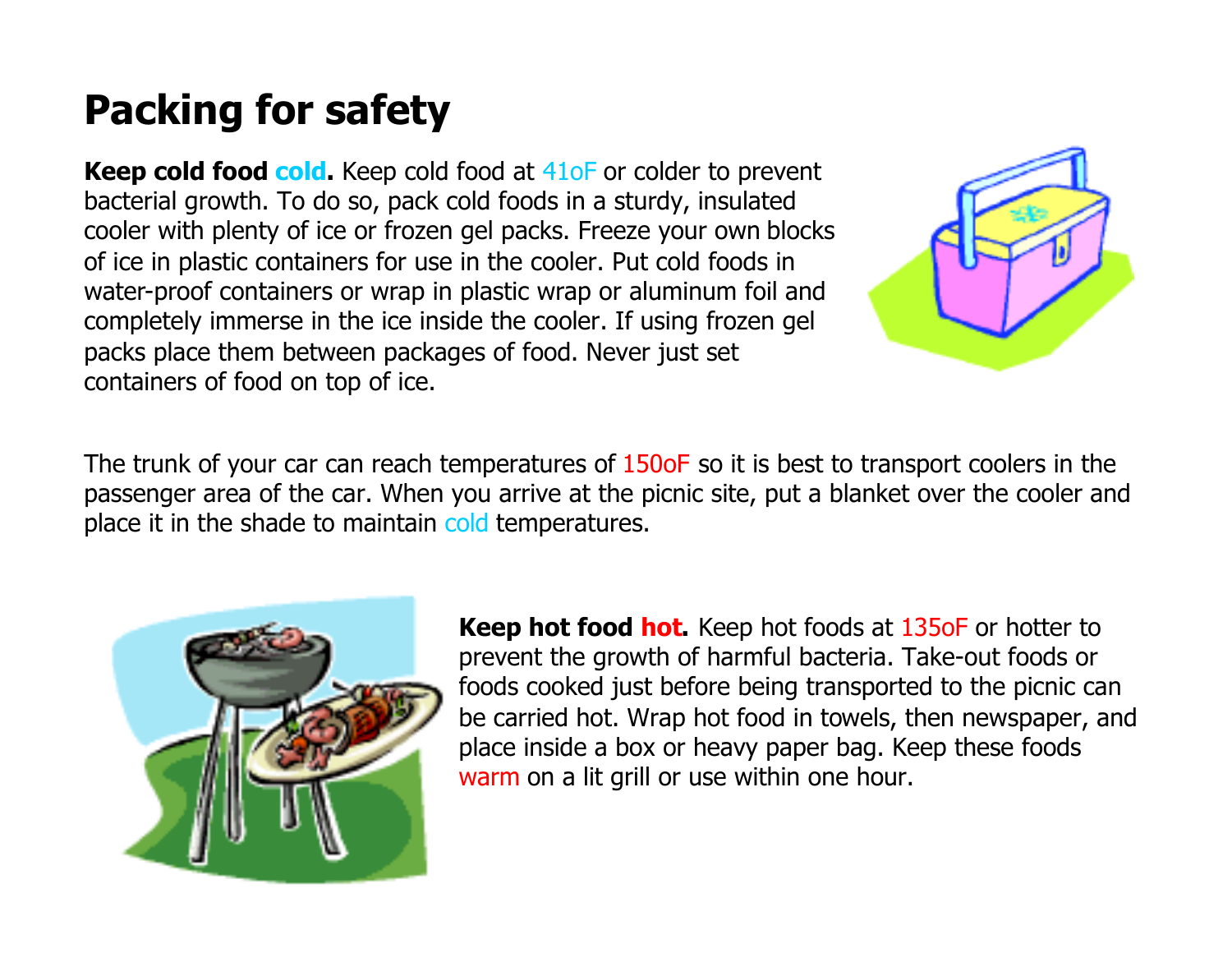### **If you cannot keep cold food cold and hot food hot,**

#### **take foods that do not need refrigeration:**

- peanut butter and jelly sandwiches
- dried fruit, nuts, unpeeled fresh fruit –
- apples, oranges, bananas
- $\Box$  cookies and cakes
- $\Box$  crackers
- $\Box$  unopened cans of foodmeat, fish or fruit





**Wash your hands.** Pack moist towelettes and hand sanitizer if you think your picnic site might not have hand washing facilities available. Hands carry harmful bacteria and viruses that contaminate food and cause illness.



**Pack plenty of utensils and dishware.** Never use the utensils and dishware that have touched raw foods, such as meat, fish and poultry, to store fresh or cooked foods unless they have been washed between uses. Juices from some raw foods contain harmful bacteria that can contaminate other foods and cause food borne illness. Because proper washing might be difficult at a picnic, pack extra plates and utensils to prevent cross-contamination. Better yet, consider using disposable plates.

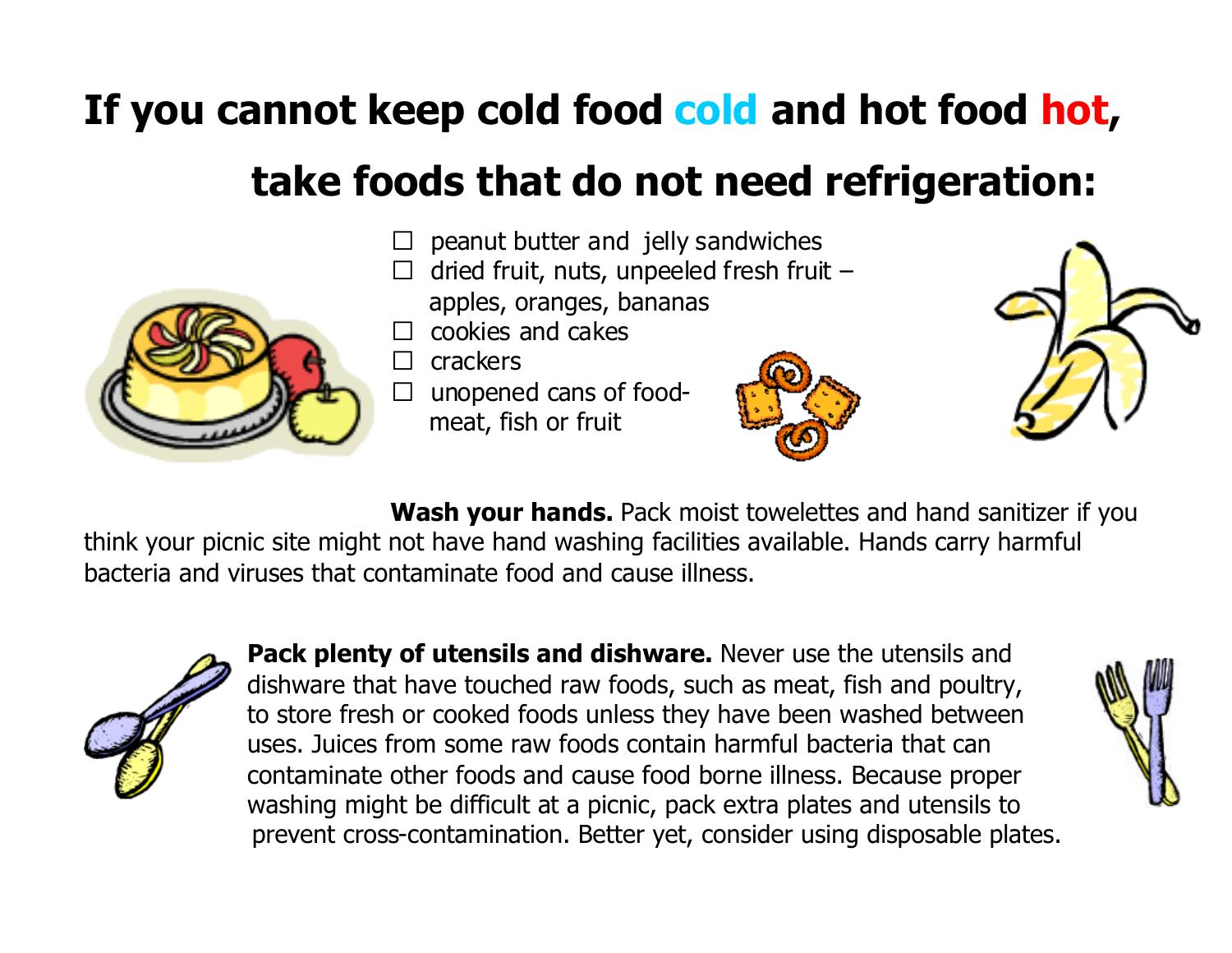#### **Cooking food at the picnic**



**Wash hands before handling food and use clean utensils and containers.** Dirty hands, utensils, containers and any work surfaces can contaminate food with harmful bacteria and viruses.



#### **Thoroughly cook food all at one time.** Never partially cook food,

let it sit, then finish cooking it later. This provides conditions that allow harmful bacteria to grow and possibly form toxins. (Toxins are poisons formed by some bacteria.) Some toxins are not destroyed by cooking, so reheating the food later will not make it safe.



**Cooking at the picnic.** Whether cooking indoors or outside on a grill, meat and poultry must be cooked thoroughly to ensure that harmful bacteria are destroyed. Grill raw poultry until the juices run clear and there is no pink close to the bone, and the temperature reaches 165°F. Hamburgers should not be pink in the center and the temperature should reach 155°F. You cannot rely on color alone to determine doneness.